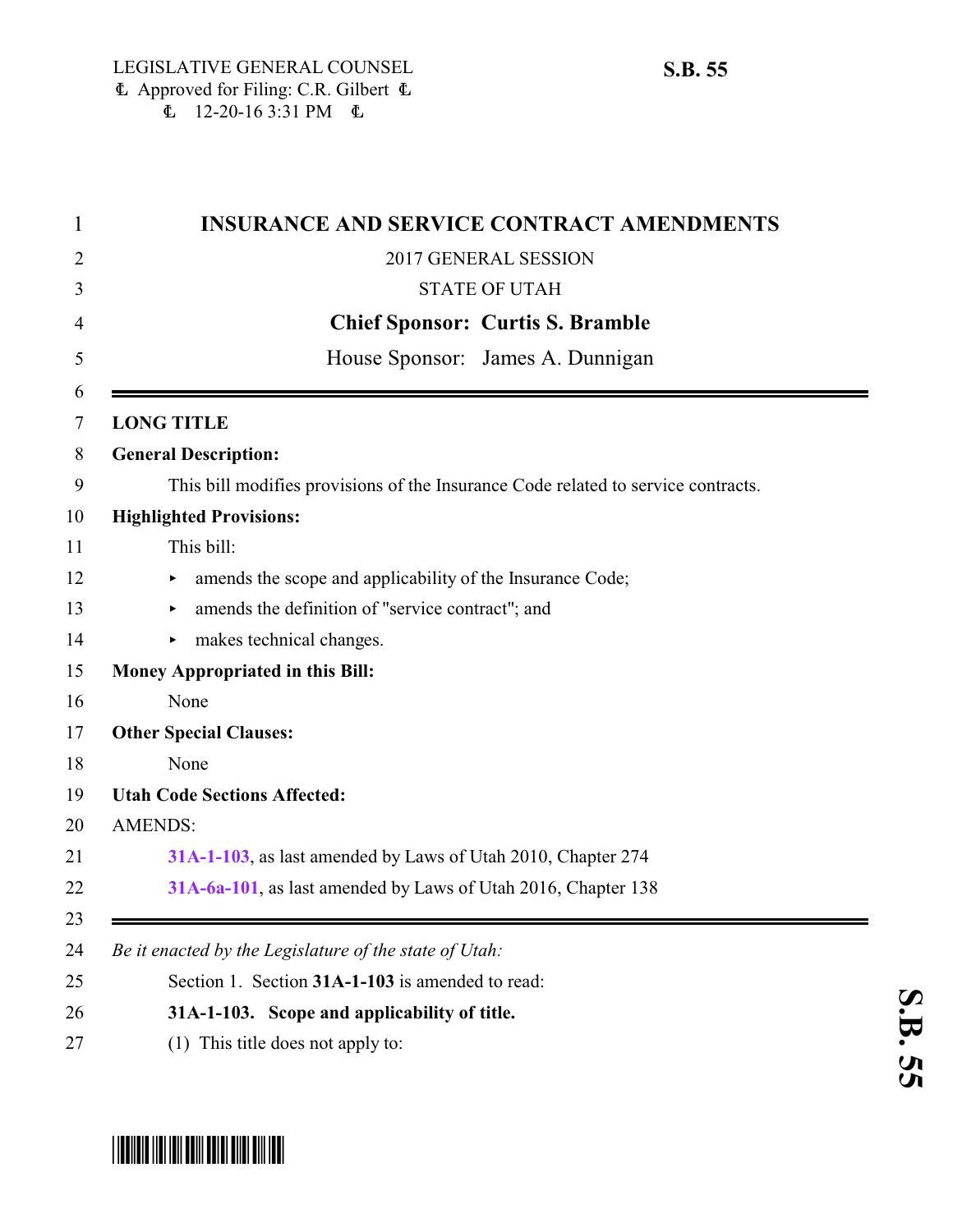**S.B. 55 12-20-16 3:31 PM**

| 28 | (a) a retainer contract made by an attorney-at-law:                                         |
|----|---------------------------------------------------------------------------------------------|
| 29 | (i) with an individual client; and                                                          |
| 30 | (ii) under which fees are based on estimates of the nature and amount of services to be     |
| 31 | provided to the specific client;                                                            |
| 32 | (b) a contract similar to a contract described in Subsection $(1)(a)$ made with a group of  |
| 33 | clients involved in the same or closely related legal matters;                              |
| 34 | (c) an arrangement for providing benefits that do not exceed a limited amount of            |
| 35 | consultations, advice on simple legal matters, either alone or in combination with referral |
| 36 | services, or the promise of fee discounts for handling other legal matters;                 |
| 37 | (d) limited legal assistance on an informal basis involving neither an express              |
| 38 | contractual obligation nor reasonable expectations, in the context of an employment,        |
| 39 | membership, educational, or similar relationship;                                           |
| 40 | (e) legal assistance by employee organizations to their members in matters relating to      |
| 41 | employment; $[\sigma r]$                                                                    |
| 42 | (f) death, accident, health, or disability benefits provided to a person by an organization |
| 43 | or its affiliate if:                                                                        |
| 44 | (i) the organization is tax exempt under Section $501(c)(3)$ of the Internal Revenue        |
| 45 | Code and has had its principal place of business in Utah for at least five years;           |
| 46 | (ii) the person is not an employee of the organization; and                                 |
| 47 | (iii) (A) substantially all the person's time in the organization is spent providing        |
| 48 | voluntary services:                                                                         |
| 49 | (I) in furtherance of the organization's purposes;                                          |
| 50 | (II) for a designated period of time; and                                                   |
| 51 | (III) for which no compensation, other than expenses, is paid; or                           |
| 52 | (B) the time since the service under Subsection $(1)(f(iii))(A)$ was completed is no more   |
| 53 | than 18 months[ $\frac{1}{2}$ ]; or                                                         |
| 54 | (g) a prepaid contract of limited duration that provides for scheduled maintenance only.    |
| 55 | (2) (a) This title restricts otherwise legitimate business activity.                        |
| 56 | (b) What this title does not prohibit is permitted unless contrary to other provisions of   |
| 57 | Utah law.                                                                                   |
| 58 | (3) Except as otherwise expressly provided, this title does not apply to:                   |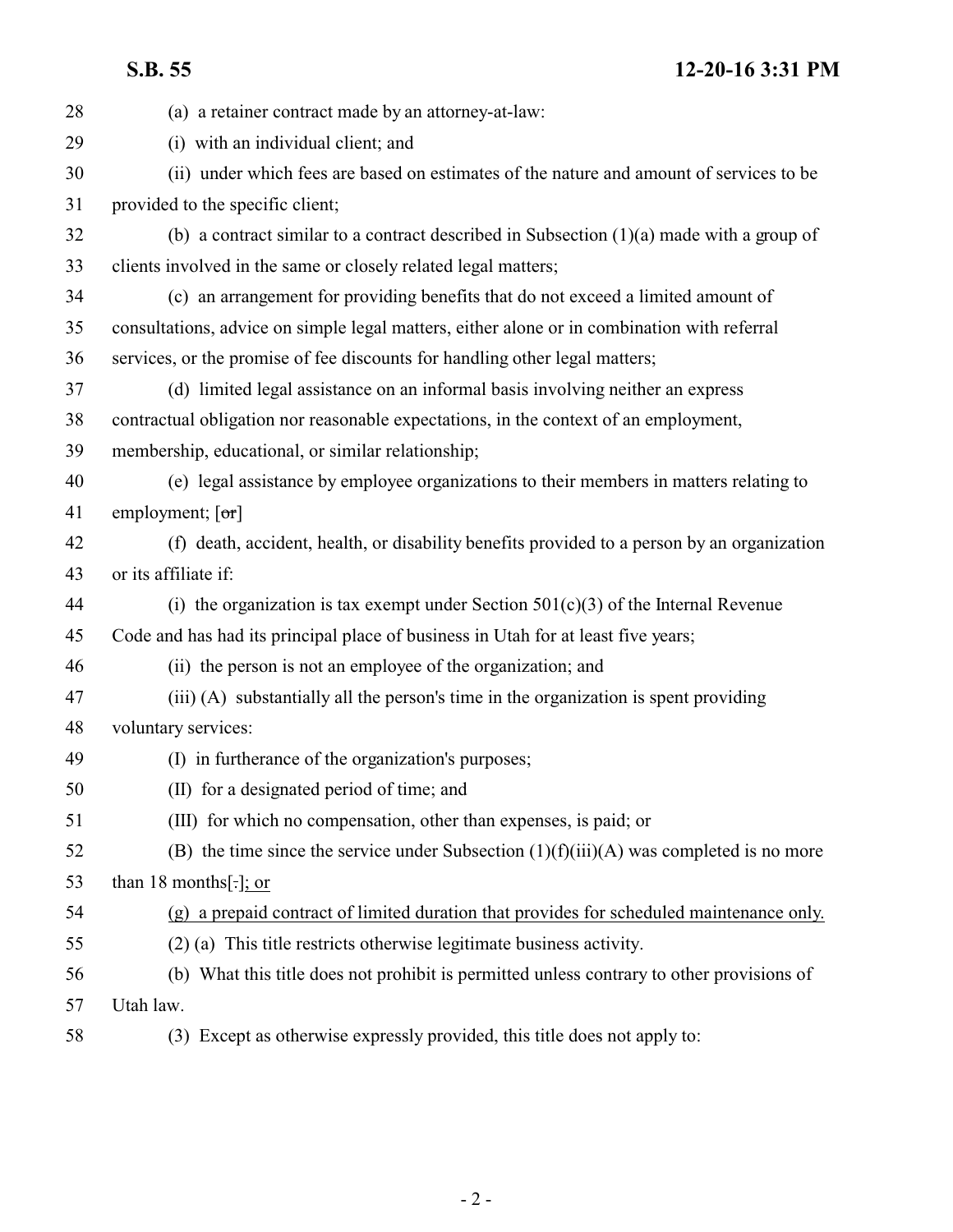| 59 | (a) those activities of an insurer where state jurisdiction is preempted by Section 514 of |
|----|--------------------------------------------------------------------------------------------|
| 60 | the federal Employee Retirement Income Security Act of 1974, as amended;                   |
| 61 | (b) ocean marine insurance;                                                                |
| 62 | (c) death, accident, health, or disability benefits provided by an organization if the     |
| 63 | organization:                                                                              |
| 64 | (i) has as its principal purpose to achieve charitable, educational, social, or religious  |
| 65 | objectives rather than to provide death, accident, health, or disability benefits;         |
| 66 | (ii) does not incur a legal obligation to pay a specified amount; and                      |
| 67 | (iii) does not create reasonable expectations of receiving a specified amount on the part  |
| 68 | of an insured person;                                                                      |
| 69 | (d) other business specified in rules adopted by the commissioner on a finding that:       |
| 70 | (i) the transaction of the business in this state does not require regulation for the      |
| 71 | protection of the interests of the residents of this state; or                             |
| 72 | (ii) it would be impracticable to require compliance with this title;                      |
| 73 | (e) except as provided in Subsection (4), a transaction independently procured through     |
| 74 | negotiations under Section 31A-15-104;                                                     |
| 75 | (f) self-insurance;                                                                        |
| 76 | $(g)$ reinsurance;                                                                         |
| 77 | (h) subject to Subsection (5), employee and labor union group or blanket insurance         |
| 78 | covering risks in this state if:                                                           |
| 79 | (i) the policyholder exists primarily for purposes other than to procure insurance;        |
| 80 | (ii) the policyholder:                                                                     |
| 81 | (A) is not a resident of this state;                                                       |
| 82 | (B) is not a domestic corporation; or                                                      |
| 83 | (C) does not have its principal office in this state;                                      |
| 84 | (iii) no more than 25% of the certificate holders or insureds are residents of this state; |
| 85 | (iv) on request of the commissioner, the insurer files with the department a copy of the   |
| 86 | policy and a copy of each form or certificate; and                                         |
| 87 | $(v)$ (A) the insurer agrees to pay premium taxes on the Utah portion of its business, as  |
| 88 | if it were authorized to do business in this state; and                                    |
| 89 | (B) the insurer provides the commissioner with the security the commissioner               |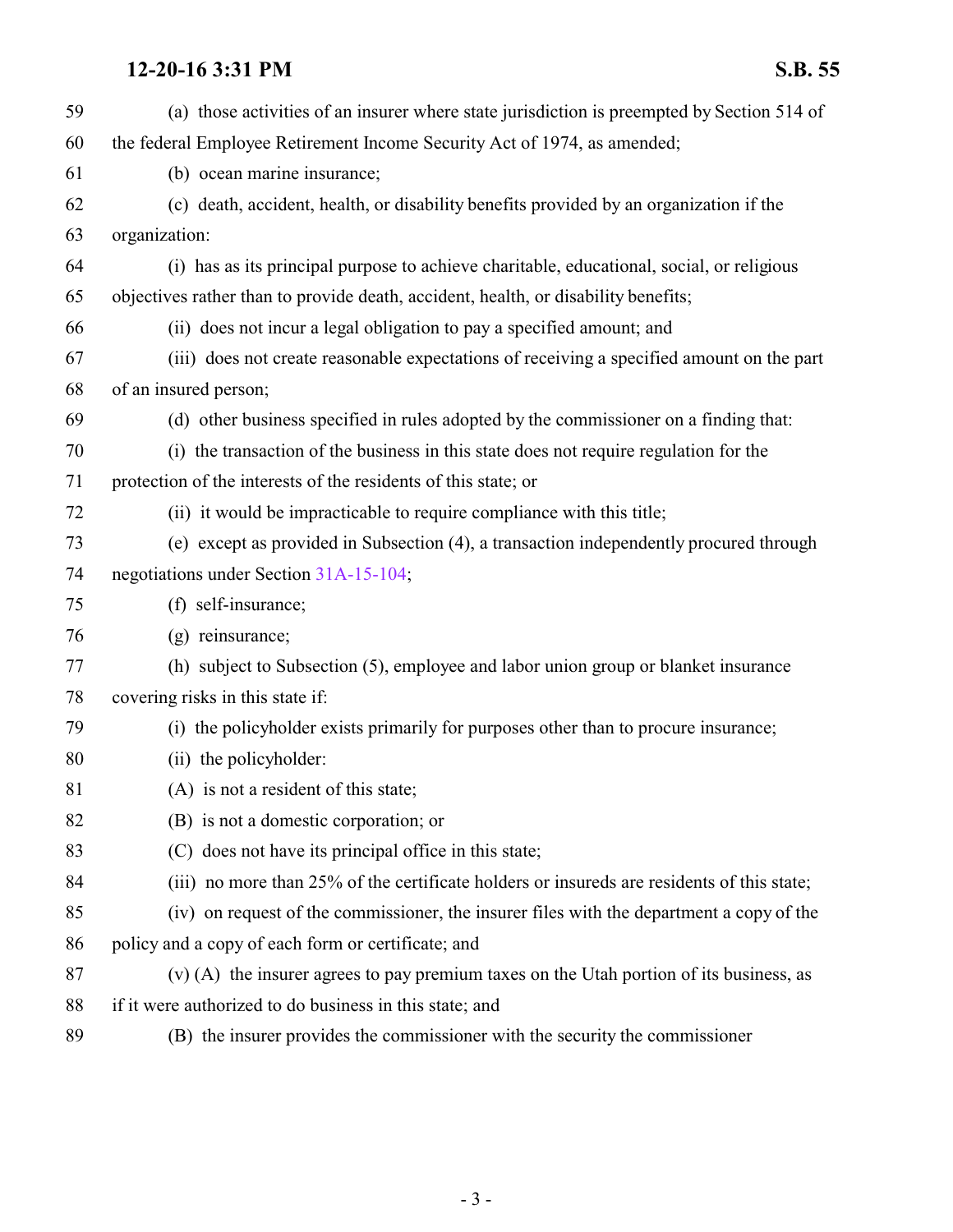| 90  | considers necessary for the payment of premium taxes under Title 59, Chapter 9, Taxation of        |
|-----|----------------------------------------------------------------------------------------------------|
| 91  | Admitted Insurers;                                                                                 |
| 92  | (i) to the extent provided in Subsection $(6)$ :                                                   |
| 93  | (i) a manufacturer's or seller's warranty; and                                                     |
| 94  | (ii) a manufacturer's or seller's service contract;                                                |
| 95  | (j) except to the extent provided in Subsection (7), a public agency insurance mutual;             |
| 96  | or                                                                                                 |
| 97  | (k) except as provided in Chapter 6b, Guaranteed Asset Protection Waiver Act, a                    |
| 98  | guaranteed asset protection waiver.                                                                |
| 99  | (4) A transaction described in Subsection $(3)(e)$ is subject to taxation under Section            |
| 100 | $31A-3-301$ .                                                                                      |
| 101 | (5) (a) After a hearing, the commissioner may order an insurer of certain group or                 |
| 102 | blanket contracts to transfer the Utah portion of the business otherwise exempted under            |
| 103 | Subsection $(3)(h)$ to an authorized insurer if the contracts have been written by an unauthorized |
| 104 | insurer.                                                                                           |
| 105 | (b) If the commissioner finds that the conditions required for the exemption of a group            |
| 106 | or blanket insurer are not satisfied or that adequate protection to residents of this state is not |
| 107 | provided, the commissioner may require:                                                            |
| 108 | (i) the insurer to be authorized to do business in this state; or                                  |
| 109 | (ii) that any of the insurer's transactions be subject to this title.                              |
| 110 | $(6)$ (a) As used in Subsection $(3)(i)$ and this Subsection $(6)$ :                               |
| 111 | "manufacturer's or seller's service contract" means a service contract:<br>(i)                     |
| 112 | (A) made available by:                                                                             |
| 113 | (I) a manufacturer of a product;                                                                   |
| 114 | (II) a seller of a product; or                                                                     |
| 115 | (III) an affiliate of a manufacturer or seller of a product;                                       |
| 116 | (B) made available:                                                                                |
| 117 | on one or more specific products; or<br>(I)                                                        |
| 118 | (II) on products that are components of a system; and                                              |
| 119 | (C) under which the person described in Subsection $(6)(a)(i)(A)$ is liable for services to        |
| 120 | be provided under the service contract including, if the manufacturer's or seller's service        |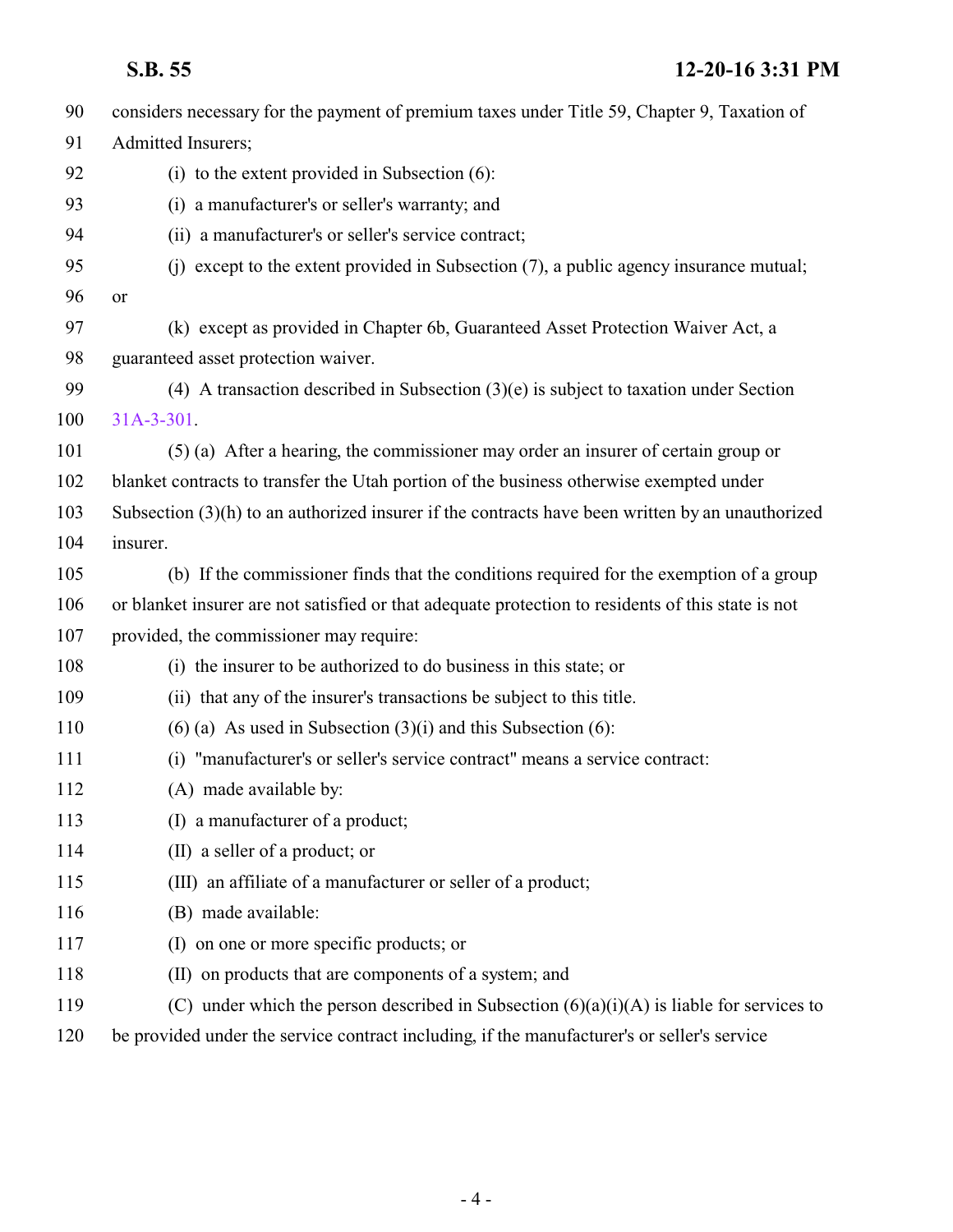| 121 | contract designates, providing parts and labor;                                                  |
|-----|--------------------------------------------------------------------------------------------------|
| 122 | (ii) "manufacturer's or seller's warranty" means the guaranty of:                                |
| 123 | $(A)$ (I) the manufacturer of a product;                                                         |
| 124 | (II) a seller of a product; or                                                                   |
| 125 | (III) an affiliate of a manufacturer or seller of a product;                                     |
| 126 | (B) (I) on one or more specific products; or                                                     |
| 127 | (II) on products that are components of a system; and                                            |
| 128 | (C) under which the person described in Subsection $(6)(a)(ii)(A)$ is liable for services        |
| 129 | to be provided under the warranty, including, if the manufacturer's or seller's warranty         |
| 130 | designates, providing parts and labor; and                                                       |
| 131 | (iii) "service contract" $[s\overline{a}s]$ means the same as that term is defined in Section    |
| 132 | $31A-6a-101$ .                                                                                   |
| 133 | (b) A manufacturer's or seller's warranty may be designated as:                                  |
| 134 | $(i)$ a warranty;                                                                                |
| 135 | (ii) a guaranty; or                                                                              |
| 136 | (iii) a term similar to a term described in Subsection $(6)(b)(i)$ or (ii).                      |
| 137 | (c) This title does not apply to:                                                                |
| 138 | (i) a manufacturer's or seller's warranty;                                                       |
| 139 | (ii) a manufacturer's or seller's service contract paid for with consideration that is in        |
| 140 | addition to the consideration paid for the product itself; and                                   |
| 141 | (iii) a service contract that is not a manufacturer's or seller's warranty or manufacturer's     |
| 142 | or seller's service contract if:                                                                 |
| 143 | (A) the service contract is paid for with consideration that is in addition to the               |
| 144 | consideration paid for the product itself;                                                       |
| 145 | (B) the service contract is for the repair or maintenance of goods;                              |
| 146 | (C) the cost of the product is equal to an amount determined in accordance with                  |
| 147 | Subsection $(6)(e)$ ; and                                                                        |
| 148 | (D) the product is not a motor vehicle.                                                          |
| 149 | (d) This title does not apply to a manufacturer's or seller's warranty or service contract       |
| 150 | paid for with consideration that is in addition to the consideration paid for the product itself |
| 151 | regardless of whether the manufacturer's or seller's warranty or service contract is sold:       |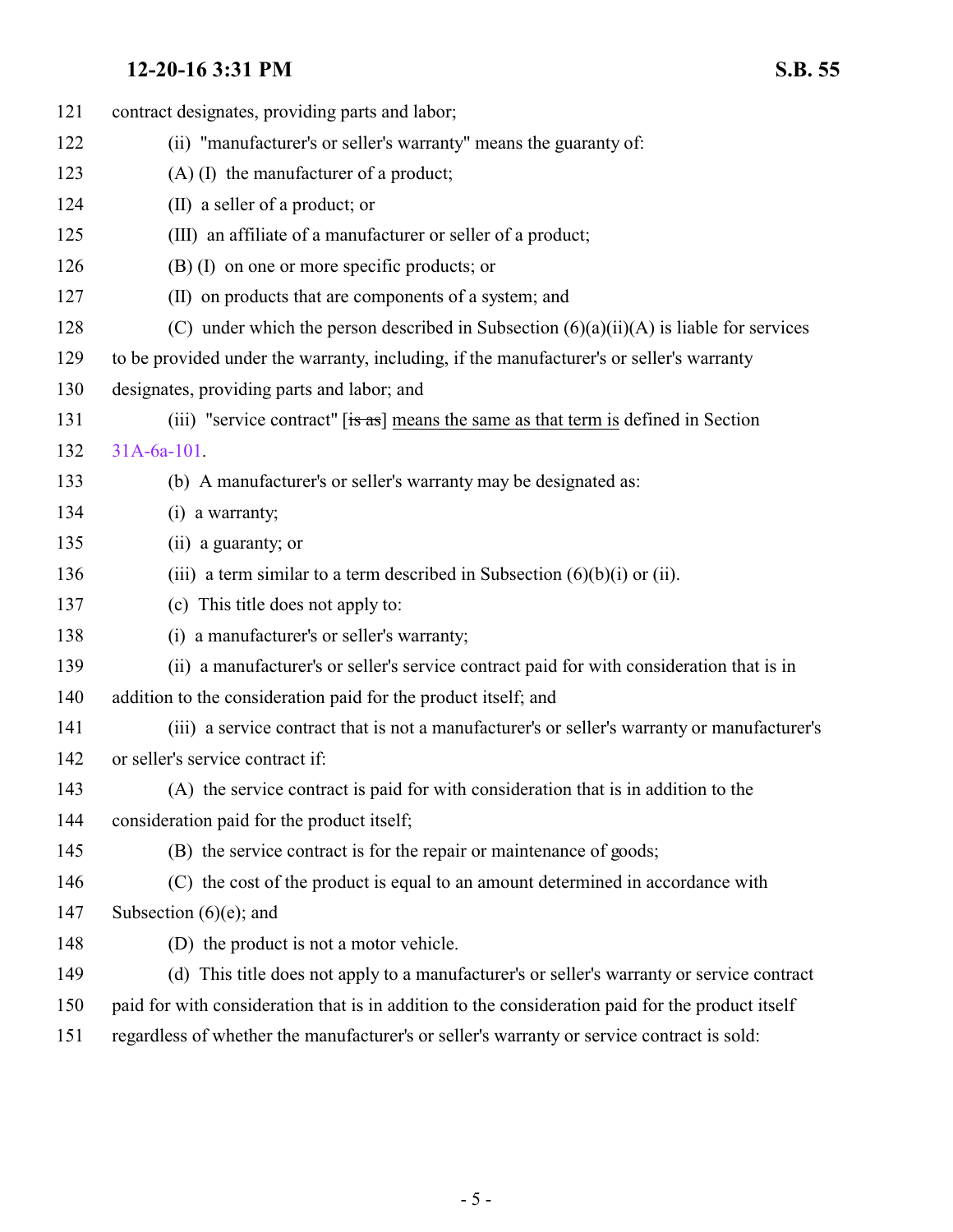**S.B. 55 12-20-16 3:31 PM**

| 152 | (i) at the time of the purchase of the product; or                                                 |
|-----|----------------------------------------------------------------------------------------------------|
| 153 | (ii) at a time other than the time of the purchase of the product.                                 |
| 154 | (e) (i) For fiscal year 2001-02, the amount described in Subsection $(6)(c)(iii)(C)$ shall         |
| 155 | be equal to \$3,700 or less.                                                                       |
| 156 | (ii) For each fiscal year after fiscal year 2001-02, the commissioner shall annually               |
| 157 | determine whether the amount described in Subsection $(6)(c)(iii)(C)$ should be adjusted in        |
| 158 | accordance with changes in the Consumer Price Index published by the United States Bureau          |
| 159 | of Labor Statistics selected by the commissioner by rule, between:                                 |
| 160 | (A) the Consumer Price Index for the February immediately preceding the adjustment;                |
| 161 | and                                                                                                |
| 162 | (B) the Consumer Price Index for February 2001.                                                    |
| 163 | (iii) If under Subsection $(6)(e)(ii)$ the commissioner determines that an adjustment              |
| 164 | should be made, the commissioner shall make the adjustment by rule.                                |
| 165 | (7) (a) For purposes of this Subsection (7), "public agency insurance mutual" means an             |
| 166 | entity formed by two or more political subdivisions or public agencies of the state:               |
| 167 | (i) under Title 11, Chapter 13, Interlocal Cooperation Act; and                                    |
| 168 | (ii) for the purpose of providing for the political subdivisions or public agencies:               |
| 169 | (A) subject to Subsection $(7)(b)$ , insurance coverage; or                                        |
| 170 | (B) risk management.                                                                               |
| 171 | (b) Notwithstanding Subsection $(7)(a)(ii)(A)$ , a public agency insurance mutual may              |
| 172 | not provide health insurance unless the public agency insurance mutual provides the health         |
| 173 | insurance using:                                                                                   |
| 174 | (i) a third party administrator licensed under Chapter 25, Third Party Administrators;             |
| 175 | (ii) an admitted insurer; or                                                                       |
| 176 | (iii) a program authorized by Title 49, Chapter 20, Public Employees' Benefit and                  |
| 177 | Insurance Program Act.                                                                             |
| 178 | (c) Except for this Subsection (7), a public agency insurance mutual is exempt from                |
| 179 | this title.                                                                                        |
| 180 | (d) A public agency insurance mutual is considered to be a governmental entity and                 |
| 181 | political subdivision of the state with all of the rights, privileges, and immunities of a         |
| 182 | governmental entity or political subdivision of the state including all the rights and benefits of |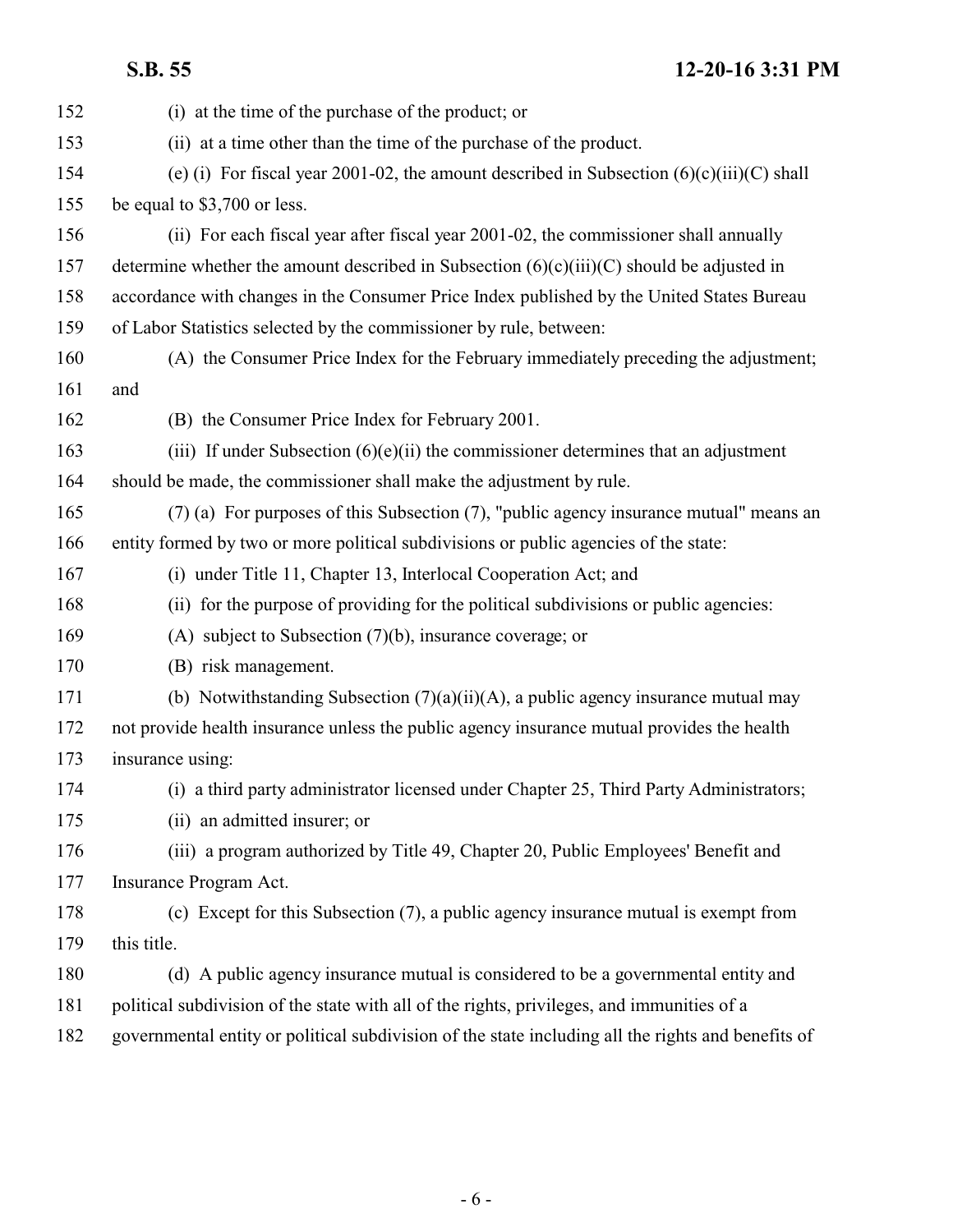<span id="page-6-0"></span>

| 183 | Title 63G, Chapter 7, Governmental Immunity Act of Utah.                                           |
|-----|----------------------------------------------------------------------------------------------------|
| 184 | Section 2. Section 31A-6a-101 is amended to read:                                                  |
| 185 | 31A-6a-101. Definitions.                                                                           |
| 186 | As used in this chapter:                                                                           |
| 187 | (1) "Mechanical breakdown insurance" means a policy, contract, or agreement issued                 |
| 188 | by an insurance company that has complied with either Chapter 5, Domestic Stock and Mutual         |
| 189 | Insurance Corporations, or Chapter 14, Foreign Insurers, that undertakes to perform or provide     |
| 190 | repair or replacement service on goods or property, or indemnification for repair or               |
| 191 | replacement service, for the operational or structural failure of the goods or property due to a   |
| 192 | defect in materials, workmanship, or normal wear and tear.                                         |
| 193 | (2) "Nonmanufacturers' parts" means replacement parts not made for or by the original              |
| 194 | manufacturer of the goods commonly referred to as "after market parts."                            |
| 195 | (3) (a) "Road hazard" means a hazard that is encountered while driving a motor                     |
| 196 | vehicle.                                                                                           |
| 197 | (b) "Road hazard" includes potholes, rocks, wood debris, metal parts, glass, plastic,              |
| 198 | curbs, or composite scraps.                                                                        |
| 199 | (4) (a) "Service contract" means a contract or agreement to perform or reimburse for               |
| 200 | the repair or maintenance of goods or property, for their operational or structural failure due to |
| 201 | a defect in materials, workmanship, [or] normal wear and tear, power surge or interruption, or     |
| 202 | accidental damage from handling, with or without additional provision for incidental payment       |
| 203 | of indemnity under limited circumstances, including towing, providing a rental car, providing      |
| 204 | emergency road service, and covering food spoilage.                                                |
| 205 | (b) "Service contract" does not include:                                                           |
| 206 | (i) mechanical breakdown insurance[.]; or                                                          |
| 207 | (ii) a prepaid contract of limited duration that provides for scheduled maintenance                |
| 208 | only, regardless of whether the contract is executed before, on, or after May 9, 2017.             |
| 209 | (c) "Service contract" includes any contract or agreement to perform or reimburse the              |
| 210 | service contract holder for any one or more of the following services:                             |
| 211 | (i) the repair or replacement of tires, wheels, or both on a motor vehicle damaged as a            |
| 212 | result of coming into contact with a road hazard;                                                  |
| 213 | (ii) the removal of dents, dings, or creases on a motor vehicle that can be repaired using         |
|     |                                                                                                    |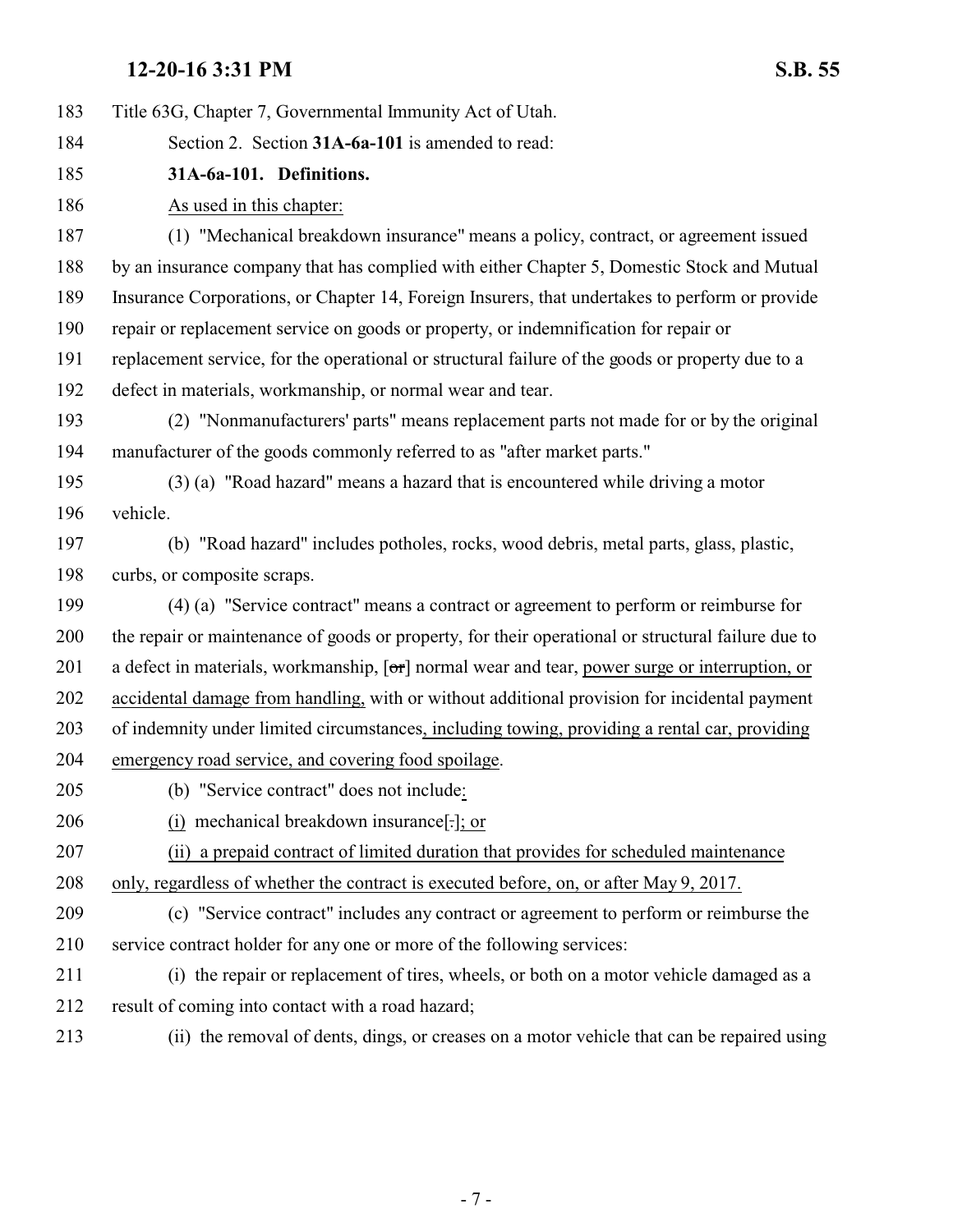## **S.B. 55 12-20-16 3:31 PM**

| 214 | the process of paintless dent removal without affecting the existing paint finish and without     |
|-----|---------------------------------------------------------------------------------------------------|
| 215 | replacing vehicle body panels, sanding, bonding, or painting;                                     |
| 216 | (iii) the repair of chips or cracks in or the replacement of a motor vehicle windshield as        |
| 217 | a result of damage caused by a road hazard, that is primary to the coverage offered by the motor  |
| 218 | vehicle owner's motor vehicle insurance policy; or                                                |
| 219 | (iv) the replacement of a motor vehicle key or key-fob if the key or key-fob becomes              |
| 220 | inoperable, lost, or stolen, except that the replacement of lost or stolen property is limited to |
| 221 | only the replacement of a lost or stolen motor vehicle key or key-fob.                            |
| 222 | (5) "Service contract holder" or "contract holder" means a person who purchases a                 |
| 223 | service contract.                                                                                 |
| 224 | (6) "Service contract provider" means a person who issues, makes, provides,                       |
| 225 | administers, sells or offers to sell a service contract, or who is contractually obligated to     |
| 226 | provide service under a service contract.                                                         |
| 227 | (7) "Service contract reimbursement policy" or "reimbursement insurance policy"                   |
| 228 | means a policy of insurance providing coverage for all obligations and liabilities incurred by    |
| 229 | the service contract provider or warrantor under the terms of the service contract or vehicle     |
| 230 | protection product warranty issued by the provider or warrantor.                                  |
| 231 | (8) (a) "Vehicle protection product" means a device or system that is:                            |
| 232 | (i) installed on or applied to a motor vehicle; and                                               |
| 233 | (ii) designed to prevent the theft of the vehicle.                                                |
| 234 | (b) "Vehicle protection product" includes:                                                        |
| 235 | (i) a vehicle protection product warranty;                                                        |
| 236 | (ii) an alarm system;                                                                             |
| 237 | (iii) a body part marking product;                                                                |
| 238 | (iv) a steering lock;                                                                             |
| 239 | (v) a window etch product;                                                                        |
| 240 | (vi) a pedal and ignition lock;                                                                   |
| 241 | (vii) a fuel and ignition kill switch; and                                                        |
| 242 | (viii) an electronic, radio, or satellite tracking device.                                        |
| 243 | (9) "Vehicle protection product warranty" means a written agreement by a warrantor                |
| 244 | that provides if the vehicle protection product fails to prevent the theft of the motor vehicle,  |
|     |                                                                                                   |